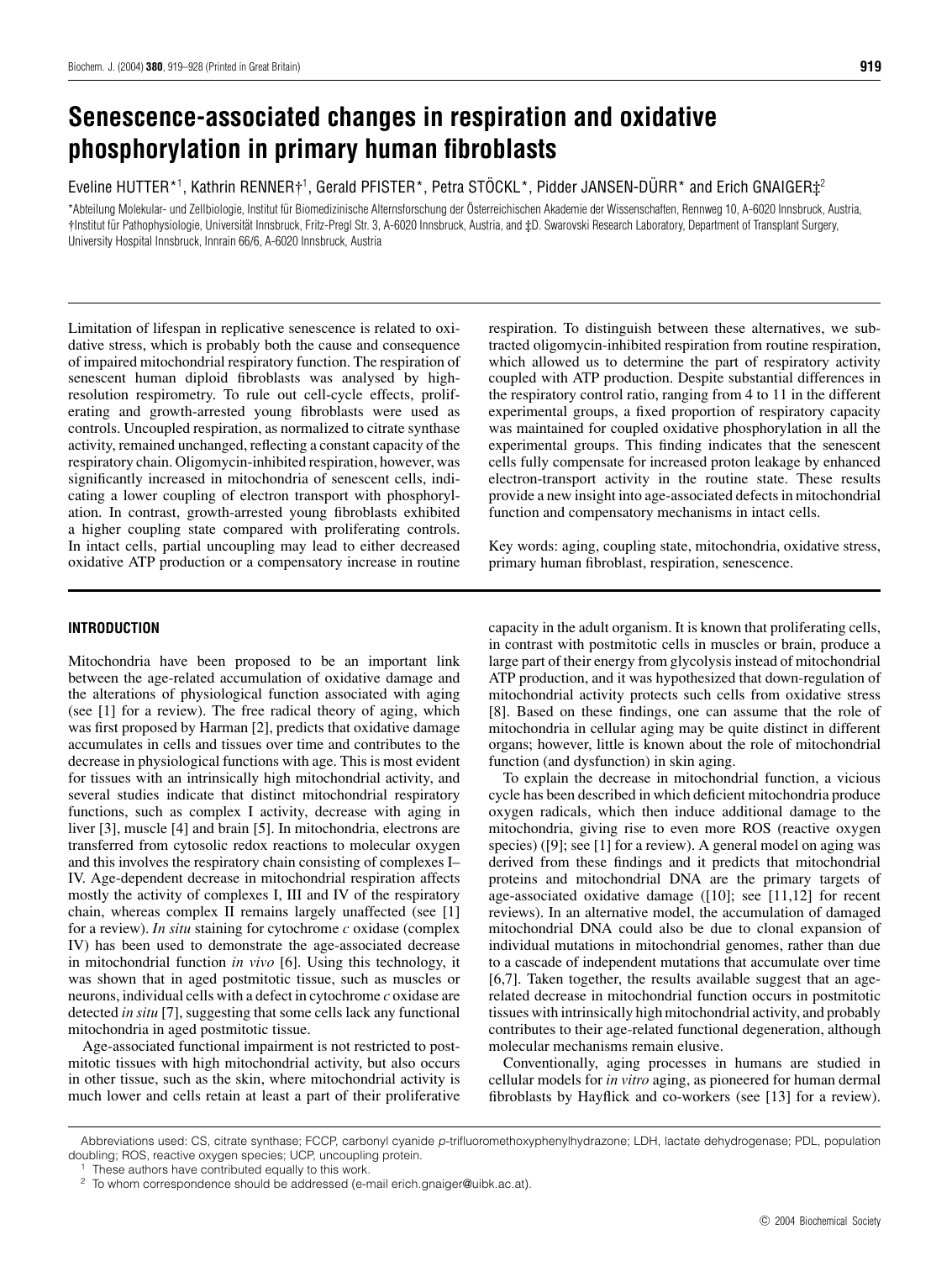The fibroblast model of replicative senescence has provided fundamental insights into the biology of human aging, such as the role of telomere shortening (see [14] for a review), and continues to reveal key properties of senescent cells that probably occur in aged tissues *in vivo* as well (see [15] for a review). To rule out potentially confounding effects due to cell-cycle effects, it is necessary to compare senescent cells with young cells that are growth-arrested. In a previous study, we analysed the energy metabolism of senescent human fibroblasts *in vitro*, and found that with increasing cellular age, intracellular pools of ATP and other nucleotide triphosphates are depleted and NTP levels are severely decreased [16]. Although part of this energy depletion may be due to the decreased glycolytic capacity in senescent cells [16], it may also reflect decreased energy output from oxidative phosphorylation. These observations raise the possibility that a decrease in mitochondrial function may contribute to replicative senescence. To address this question, we applied high-resolution respirometry to non-permeabilized cells, and adopted a method to determine mitochondrial membrane potential *in situ*, using the fluorescent dye JC-1 in permeabilized cells. With these techniques, we show that, although there is no decrease in respiratory capacity in the mitochondria of senescent fibroblasts, respiratory uncoupling occurs in a subset of the senescent cells. This is not linked to senescence-associated growth arrest, since cell-cycle arrest of young cells, induced by contact inhibition, does not induce respiratory uncoupling. Partial uncoupling might be caused by the enhanced oxidative stress, which was detected in senescent fibroblasts by staining with dihydrorhodamine 123. Taken together, these results suggest that increased oxidative stress is associated with partial uncoupling of oxidative phosphorylation in senescent fibroblasts.

# **MATERIALS AND METHODS**

## **Cell culture**

Normal diploid fibroblasts were isolated from human foreskin [17] and cultured in Dulbecco's modified Eagle's medium (Gibco Life Technologies, Vienna, Austria), supplemented with penicillin/streptomycin solution (Gibco Life Technologies) and 10% (v/v) foetal calf serum (Gibco Life Technologies). The culture medium contained substrates for cellular energy metabolism, such as glucose  $(5 \text{ mM})$ , pyruvate  $(1 \text{ mM})$  and Lglutamine (4 mM). The cells were subcultured in an atmosphere of 5 % CO<sub>2</sub> in air at 37 °C by passaging them at a ratio of 1:5 at regular intervals. For passages in aged cells, the splitting ratio was progressively decreased to 1:3 and 1:2. PDL (population doubling) was estimated using the equation  $PDL = (\ln F - \ln I)/\ln$ 2, where *F* is the number of cells at the end of one passage and *I* the number of cells that were seeded at the beginning of one passage. After approx. 55 PDL, the cells reached growth arrest. The senescent status was verified by *in situ* staining for senescenceassociated  $\beta$ -galactosidase as described in [18]. G<sub>0</sub> arrest of young fibroblasts was achieved by contact inhibition, growing cells to 100% confluence and subsequent feeding for another 5 days. In the present study, young proliferating and densityarrested fibroblasts were used at passage 13 (corresponding to 20 PDL), whereas senescent fibroblasts were used at passage 28 (corresponding to 50 PDL).

For respirometric experiments, cells were cultured in 75 cm<sup>2</sup> flasks. The cells were harvested enzymically by a solution of 0.25% trypsin/1 mM EDTA. Trypsin activity was stopped by adding a culture medium containing 10% foetal calf serum. Cells were spun at 155 *g* for 10 min and finally resuspended in 3 ml of Dulbecco's modified Eagle's medium without Phenol Red



**Figure 1 Representative traces of oxygen concentration and respiration of a standard respirometry experiment**

(**A**) Trace of oxygen concentration during the experimental titration regime described below. (**B**) Respiration, calculated as the negative timed derivative (slope) of oxygen concentration, in the closed (2 ml) respirometer chamber, in senescent human primary fibroblasts (0.2  $\times$ 10<sup>6</sup> cells/ml). Arrows show steps in the titration regime, inducing the following respiratory states: Routine, routine state in cell-culture medium; Oligomycin and 4o, inhibition of ATP synthase by 1  $\mu$ g/ml oligomycin to induce the ADP-independent state 4o; FCCP and 3u, maximal stimulation by uncoupling of oxidative phosphorylation in four subsequent titrations of FCCP (2.5–4  $\mu$ M final concentration), inducing the ADP-independent state 3u; Ro and AA, inhibition by 0.5 µM rotenone and 5 µM antimycin A. Respiration was measured at 37 *◦*C and corrected for instrumental background oxygen flux.

(Sigma, Vienna, Austria). Omission of Phenol Red improved the visibility for observation of the cell suspension in the oxygraph chamber.

## **High-resolution respirometry**

Respiration was measured at 37 *◦*C by high-resolution respirometry using the Oroboros® oxygraph with chamber volumes set at 2 ml. DatLab software (Oroboros Instruments, Innsbruck, Austria) was used for data acquisition (1 or 2 s time intervals) and analysis, which includes online calculation of the time derivative of oxygen concentration and correction for instrumental background oxygen flux [19]. The experimental regime started with routine respiration, which is defined as respiration in cell-culture medium without additional substrates or effectors. After observing steady-state respiratory flux in the time interval between 15 and 30 min after closing the chamber, the ATP synthase was inhibited with oligomycin  $(1 \mu g/ml)$ , followed by uncoupling of oxidative phosphorylation by stepwise titration of FCCP (carbonyl cyanide *p*-trifluoromethoxyphenylhydrazone) up to optimum concentrations in the range of  $2.5-4 \mu M$  (Figure 1). Finally, respiration was inhibited by sequential addition of rotenone at  $0.5 \mu M$  (to test for the effect of inhibiting complex I activity) and antimycin A at  $2.5 \mu M$  (inhibiting complex III). This titration method was completed within 90 min. Intermittent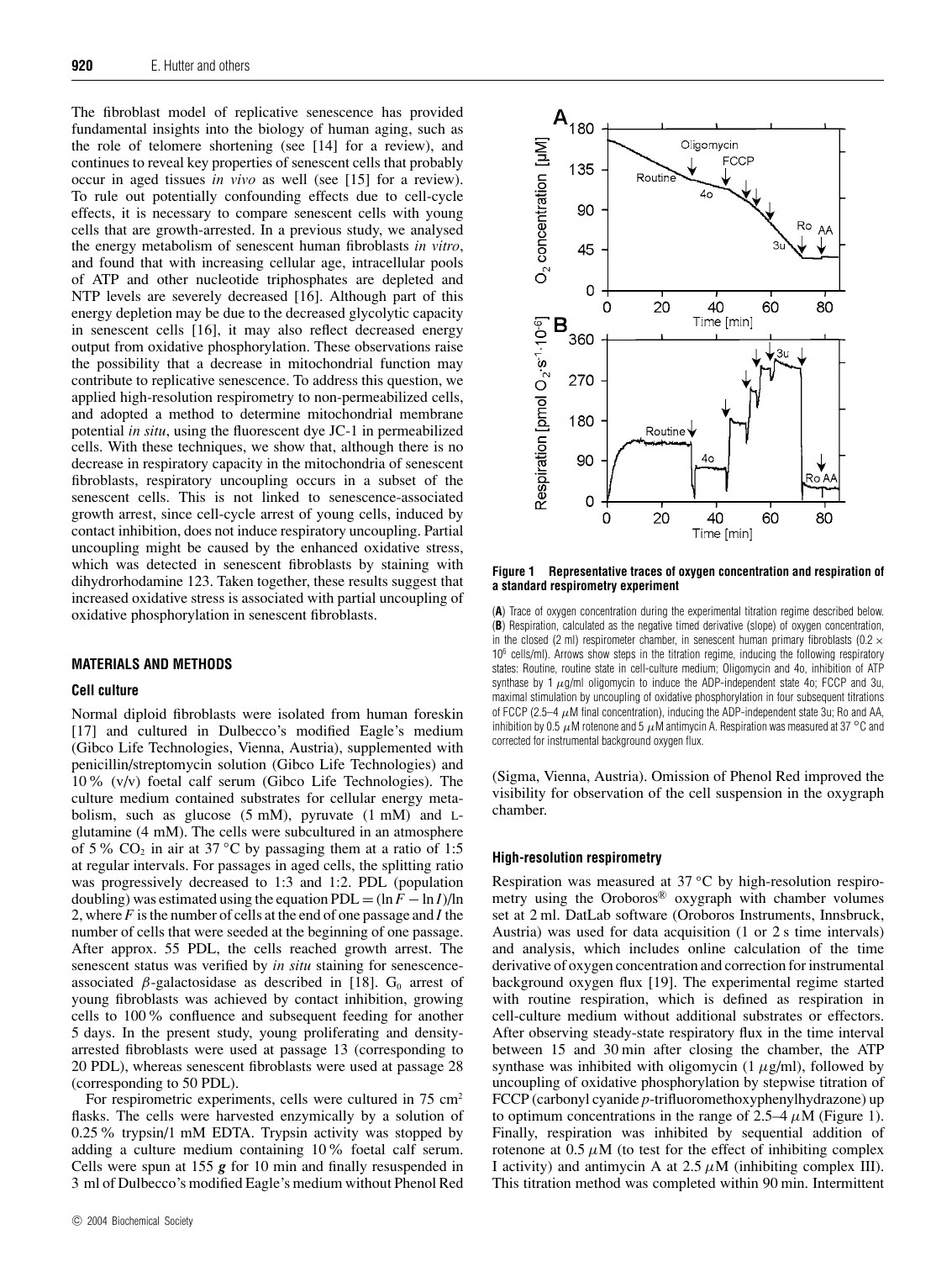re-aerations were performed if necessary to avoid limitation of oxygen for respiration [20].

## **Cell count, spectrophotometric enzyme and protein assays**

For the determination of cell number (CASY 1 Cell Counter and Analyser System, Schärfe System, Reutlingen, Germany), 120 µl of the sample was taken from the cell suspension stirred in the oxygraph chamber. In addition, two portions of  $300 \mu l$  of the sample were taken for duplicate CS (citrate synthase) and LDH (lactate dehydrogenase) assays respectively before the chamber was closed for recording respiration. Samples were frozen in liquid nitrogen and stored at − 80 *◦*C. The activity of CS was measured spectrophotometrically at 412 nm and 30 *◦*C. Cell lysate (100  $\mu$ l) was added to 900  $\mu$ l of medium containing 0.1 mM 5,5-dithio-bis-(2-nitrobenzoic) acid (DTNB), 0.5 mM oxaloacetate, 50 *µ*M EDTA, 0.31 mM acetyl CoA, 5 mM triethanolamine hydrochloride and 0.1 M Tris/HCl (pH 8.1) [21]. LDH activity was measured at 340 nm and 30  $\degree$ C [22] using 100  $\mu$ l of cell lysate in a 0.1 M Tris/HCl buffer (Merck, West-Point, PA, U.S.A.) with 0.25% Triton X-100 (Serva, Vienna, Austria) at pH 7.1, with 10 mM pyruvate and 0.3 mM NADH (Fluka, St. Louis, MO, U.S.A.).

For protein measurements, the cell suspension was taken from the oxygraph chamber after completion of respirometric runs, washed three times, resuspended in PBS (Gibco Life Technologies) and frozen in liquid nitrogen. The protein content was measured by the Bradford assay (Bio-Rad, Hercules, CA, U.S.A.) using *γ* -globulin as a standard in the linear range 1.45– 0.09 mg/ml.

## **Confocal laser scanning microscopy**

Cells were grown overnight on 60 mm diameter culture dishes and incubated for 30 min with MitoTracker® RedCMXRos (Molecular Probes) at a final concentration of 25 nM in culture medium. After incubation, the cells were washed twice with PBS and staining was analysed by confocal laser scanning microscopy, using a Bio-Rad  $\mu$ Radiance device, combined with a Zeiss Axiophot microscope.

For the determination of mitochondrial membrane potential, we used the potentiometric dye JC-1. It is known from the literature that the plasma-membrane potential influences the capability of cells to take up JC-1, as reported by Bernardi et al. [23]; hence, we used a method in which the influence of the plasmamembrane potential on the uptake of the dye was abolished by permeabilization of the plasma membrane [24] with an optimum concentration of digitonin (20 *µ*g/ml; Sigma, catalogue no. D-1407) in the mitochondrial medium MiR05, which was determined as described previously [25]. Permeabilization efficiency was controlled by propidium iodide staining. The dye was applied to the cells in MiR05 at a final concentration of 3 *µ*g/ml and propidium iodide uptake was monitored by fluorescence microscopy. JC-1 was tested at concentrations of 0.5 and  $1.0 \mu$ g/ml with these permeabilized cells, showing only minor differences. For JC-1 staining, cells were grown overnight on 60 mm dishes, washed with PBS and incubated in MiR05, to which 20 *µ*g/ml digitonin, 10 mM succinate (Merck, Darmstadt, Germany),  $0.5 \mu M$  rotenone and  $0.5 \mu g/ml$  JC-1 (Molecular Probes, Leiden, The Netherlands) were added. After 15 min incubation, cells were washed with MiR05, supplemented with 10 mM succinate, and analysed by confocal laser scanning microscopy. MiR05 consisted of 110 mM sucrose, 60 mM potassium lactobionate (Fluka Chemie, Vienna, Austria), 0.5 mM EGTA, 1 g/l

BSA essentially fat-free,  $3 \text{ mM } MgCl<sub>2</sub>$ ,  $20 \text{ mM } t$  taurine (Merck, Germany),  $10 \text{ mM } KH_2PO_4$  (Merck, Germany),  $20 \text{ mM } Hepes$ adjusted to pH 7.1 with KOH at 37 *◦*C [26]. A standardized mitochondrial resting state was obtained by electron supply from the complex II substrate, succinate, in the presence of the complex I inhibitor, rotenone. Under these conditions, maximum mitochondrial membrane potential is maintained by state 2 respiration. After confocal laser scanning microscopy, the same cells were uncoupled and inhibited by a high concentration  $(20 \,\mu\text{M})$  of FCCP (see [27]) and another image was obtained to define the reference point of minimum mitochondrial membrane potential.

## **Preparation of cell extracts and Western-blot analysis**

To prepare whole cell extracts, cells were either trypsinized from culture flasks and washed with PBS (to generate lysates of equal cell quantities), or washed twice with ice-cold PBS and scraped from the culture dish with a rubber policeman (to generate lysates of equal protein concentrations). Cells were lysed for 30 min on ice in a buffer containing 50 mM Tris/HCl (pH 7.5), 300 mM NaCl, 1% Nonidet P40, 0.1% SDS, 0.5% sodium deoxycholate, 0.2 mM PMSF, 1 mM NaF, 10 *µ*g/ml aprotinin, 10 *µ*g/ml leupeptin and 10 mM *β*-glycerophosphate. The lysates were centrifuged at 20 000 *g* for 15 min at 4 *◦*C, and the supernatants were separated on SDS/polyacrylamide gels. Protein concentrations were determined by using the DC Protein Assay kit (Bio-Rad). The amounts of loaded extract corresponded either to equal cell quantities or equal protein concentrations, depending on the experimental setting. After electrophoresis, the proteins were transferred on to nitrocellulose membranes by wet electroblotting in a buffer containing 25 mM Tris/HCl, 190 mM glycine, 0.5% SDS and 10% (v/v) methanol. Transfer was controlled by staining the membrane with Ponceau S. Membranes were blocked by incubation in  $5\%$  (w/v) nonfat dried milk in TBS-T (Tris-buffered saline  $+0.1\%$  Tween 20) for 1 h at room temperature (22 *◦*C). Incubation with the primary antibody was performed for 60 min at room temperature or overnight at 4 *◦*C. Membranes were washed twice with TBS-T and incubated with the secondary antibody for 30 min. After four washes with TBS-T and one wash with TBS, immunoreactive proteins were detected using an enhanced chemiluminescence system (Amersham Biosciences). The following antibodies were used for Western-blot analysis: polyclonal rabbit anti-cytochrome *c* (sc-7159; Santa Cruz Biotechnology, Heidelberg, Germany), polyclonal goat anti-AIF (where AIF stands for apoptosis-inducing factor; sc-9416; Santa Cruz Biotechnology), monoclonal mouse anti-CS (MAB3087; Chemicon, Temecula, CA, U.S.A.), polyclonal goat anti-UCP-2 (where UCP stands for uncoupling protein) (sc-6525; Santa Cruz Biotechnology), monoclonal mouse anti-cyclin D1 (DCS-11; NeoMarkers, Fremont, CA, U.S.A.), monoclonal mouse anti *β*-actin (clone AC-15; Sigma); all secondary antibodies were obtained from Promega, except for the anti-goat antibody (Dako, Glostrup, Denmark).

# **Chemicals**

All the chemicals were purchased from Sigma unless indicated otherwise.

## **Statistical analyses**

Results are expressed as means  $\pm$  S.D. Statistical analyses were performed using Mann–Whitney *U* test, and *P <* 0.05 was taken as the level of significance.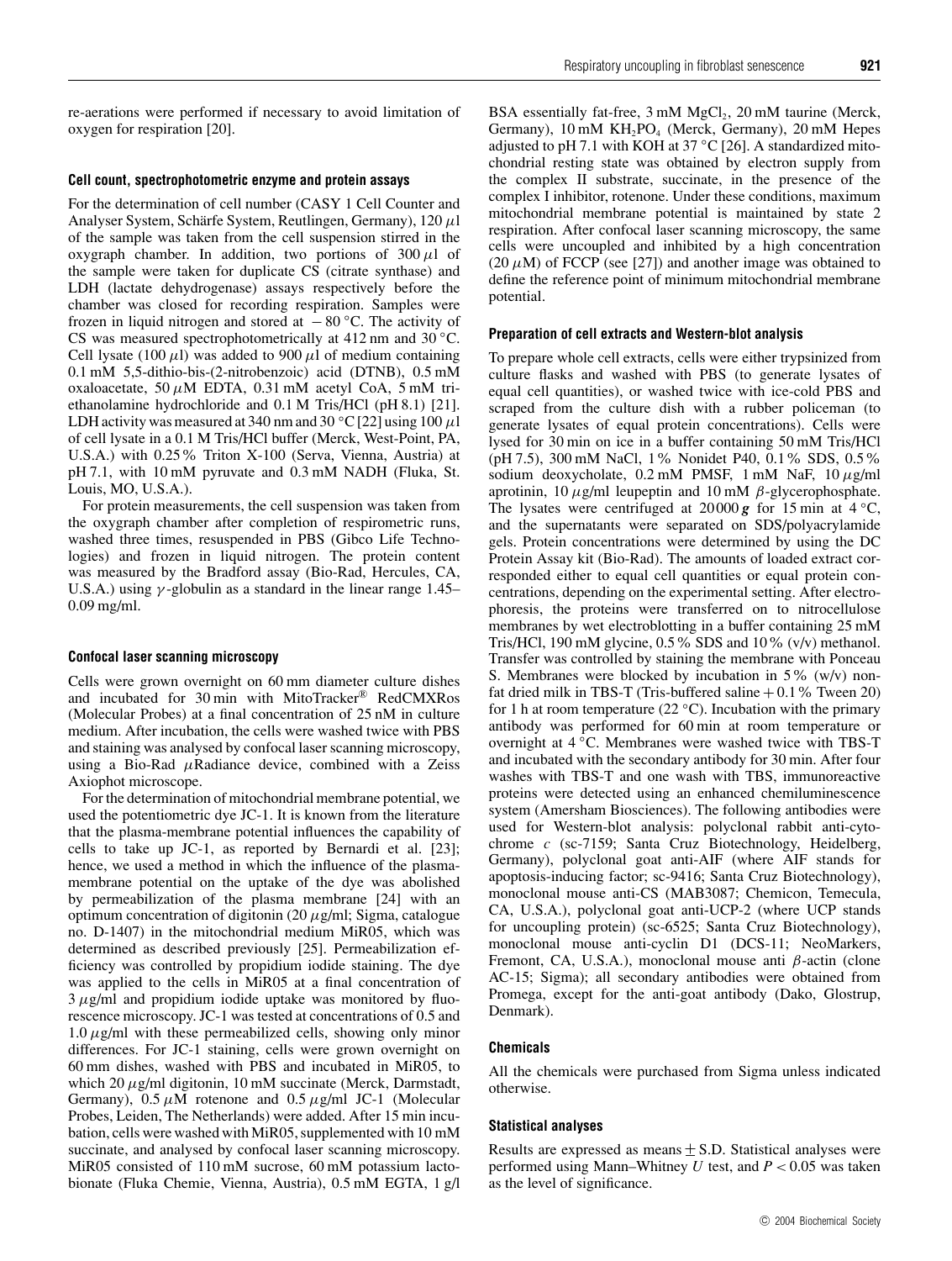

**Figure 2 Respiration (pmol of O2 · s−<sup>1</sup> · 10−<sup>6</sup> cells) of human primary foreskin fibroblasts in various states of mitochondrial respiratory control**

(A) Respiration of young (20 PDL) proliferating fibroblasts. Bars represent the means  $±$  S.D. for 12 parallel experiments. (B) Respiration of young (20 PDL) density-arrested fibroblasts. Bars represent the means +− S.D. for five parallel experiments. (**C**) Respiration of senescent (50 PDL) fibroblasts. Bars represent the means +− S.D. for 12 parallel experiments. (**D**) Respiratory parameters normalized by CS activity (pmol · s<sup>-1</sup> · 10<sup>-6</sup> cells). Respiratory flux of proliferating fibroblasts is compared with results from arrested and senescent fibroblasts respectively. Values were normalized by CS activity that was determined in parallel. \*\*P < 0.01, with respect to young proliferating and arrested controls;  $\dagger + P$  < 0.01, with respect to density-arrested young control cells.

# **RESULTS**

## **Respiratory capacity and mitochondrial content**

To investigate age-related alterations of mitochondria in diploid human fibroblasts, mitochondrial respiratory function in young and senescent fibroblasts was analysed in a standardized experimental regime (Figure 1). Since senescent fibroblasts are irreversibly arrested in the  $G_1$  phase of the cell cycle [28], young cell-cycle-arrested fibroblasts were included as a second control. Respiratory capacity per cell, measured after uncoupling with FCCP (Figure 1), was increased in senescent cells by approx. 2 fold compared with both the control groups (Figure 2). Uncoupled respiration was not significantly different in the control groups, amounting to  $120 \pm 23$  pmol of O<sub>2</sub> · s<sup>-1</sup> · 10<sup>-6</sup> cells (*n* = 12) in young proliferating fibroblasts (Figure 2A) and  $145 \pm 23$  pmol of  $O_2 \cdot s^{-1} \cdot 10^{-6}$  cells (*n* = 5) in young density-arrested cells (Figure 2B). Similar values for uncoupled oxygen consumption have been obtained previously with other cell types, e.g. endothelial cells [27] or lymphocytes [26]. Respiration was inhibited by rotenone and antimycin A to an equal extent in senescent cells and both of the young control groups (Figures 2A–2C). Relative to uncoupled respiration, antimycin A-inhibited rates amounted to 7  $\pm$  3% in young proliferating cells, 5  $\pm$  0.4% in young densityarrested cells and  $7 ± 3%$  in senescent cells. This indicates the predominant contribution (*>*90%) of mitochondria to the total cellular oxygen consumption. Respiration per cell was increased

#### **Table 1 Analysis of CS and LDH activities**

Enzyme velocities V<sub>CS</sub> and V<sub>LDH</sub> are expressed in terms of  $\mu$ mol · min<sup>-1</sup> · 10<sup>-6</sup> cells. PDL 20 proliferating, young proliferating fibroblasts ( $n = 12$ ); PDL 20 arrested, young density-arrested fibroblasts ( $n = 6$ ); PDL 50, senescent fibroblasts ( $n = 12$ ).

| <b>Fibroblasts</b>   | $V_{\text{CS}}$    | $V_{\perp \text{DH}}$      | LDH/CS             |
|----------------------|--------------------|----------------------------|--------------------|
| PDL 20 proliferating | $0.039 + 0.011$    | $221 + 38$                 | $5.840 + 1.140$    |
| PDL 20 arrested      | $0.042 + 0.010$    | $189 + 44$                 | $4.530 + 240$      |
| PDL 50 senescent     | $0.098 + 0.012$ *† | $897 + 154$ <sup>*</sup> † | $9.280 + 1.770$ *† |

 $* P < 0.01$ , with respect to young proliferating cells.

 $\ddagger$  P < 0.01, for density-arrested controls.

in senescent fibroblasts in both coupled and uncoupled states when compared with young cells (Figures 2A–2C).

To relate the increased respiration per cell observed in senescent fibroblasts to mitochondrial content, we measured the activity of the mitochondrial matrix marker enzyme CS and normalized respiratory parameters to CS activity. CS activity was increased in senescent fibroblasts to a similar extent as observed for respiration (Table 1). Therefore, based on uncoupled respiration as normalized to CS (Figure 2D), no significant differences in the capacity of the respiratory chain were observed between senescent cells and both of the young control groups.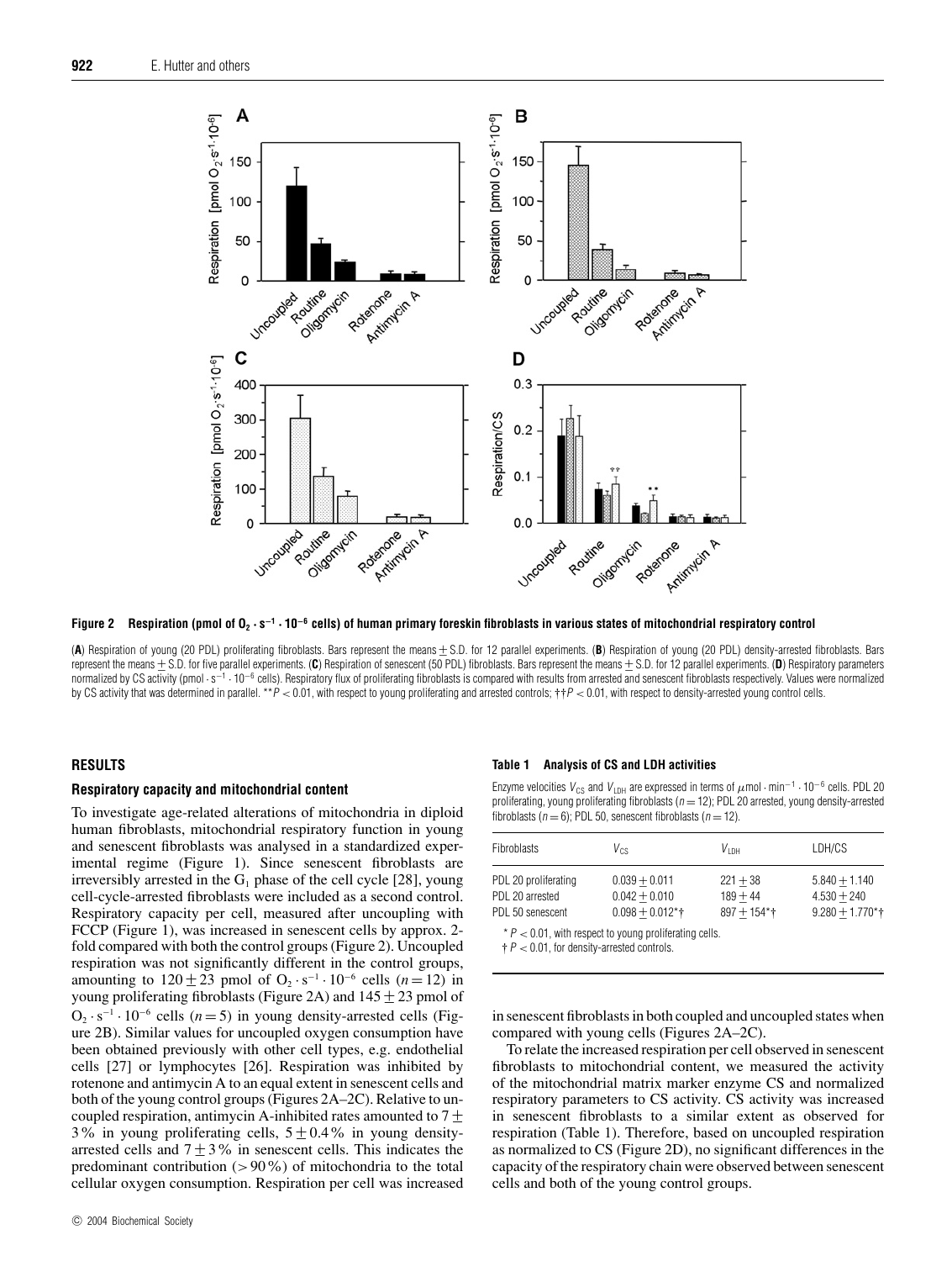

**Figure 3 Analysis of mitochondrial content in human primary fibroblasts**

(**A**) Western-blot analysis of mitochondrial proteins. Expression of the cell-cycle regulator protein, cyclin D1, was used as a reference. Results are expressed either in terms of equal protein concentrations or equal cell numbers. Expression levels were normalized by β-actin. (**B**) Representative confocal images of mitochondrial staining with MitoTracker® RedCMXRos. density a., density-arrested.

Western-blot analysis revealed an increase in the amount of CS in senescent cells, when equal cell numbers were analysed (Figure 3A), corresponding to the change in CS activity. However, the amount of CS was not increased to a detectable level when Western blots were normalized for equal protein loading (Figure 3A). During cellular aging, both the protein and enzymic activities of CS increased by approx. 2-fold, in line with the increased cell volume, total protein content and cellular respiration that occur with replicative age (Table 2). The levels of AIF [29] and cytochrome *c*, both located in the intermembrane space, were not significantly altered with cellular aging when equal amounts of cellular protein were loaded for Western blotting. Similarly, the abundance of UCP-2 [30], spanning the inner mitochondrial membrane, was unchanged when loading equal protein concentrations, whereas normalization to cell number revealed the approx. 2-fold increase in signal that was observed for all mitochondrial components (Figure 3A). These results indicate

#### **Table 2 Cell volume and protein content of young and senescent fibroblasts**

Values are expressed as means  $+$  S.D. for six parallel experiments, except for the cell volume of proliferating and senescent cells (12 experiments).

| Fibroblasts                                                                                                     | Cell volume (pl/cell)                              | Protein (mg/10 <sup>6</sup> cells)                 |
|-----------------------------------------------------------------------------------------------------------------|----------------------------------------------------|----------------------------------------------------|
| PDL 20 proliferating (12 experiments)<br>PDL 20 arrested (six experiments)<br>PDL 50 senescent (12 experiments) | $2.58 + 0.30$<br>$2.15 + 0.22$<br>$9.91 + 0.93$ *† | $3.56 + 0.51$<br>$3.93 + 0.69$<br>$7.40 + 0.69$ *† |
| $* P < 0.01$ , with respect to young proliferating cells.                                                       |                                                    |                                                    |

 $\dagger P < 0.01$ , for density-arrested controls.

that the mitochondrial content increased in senescent cells as a function of cell size, whereas mitochondrial density remained constant, supporting the results obtained from enzymic assays.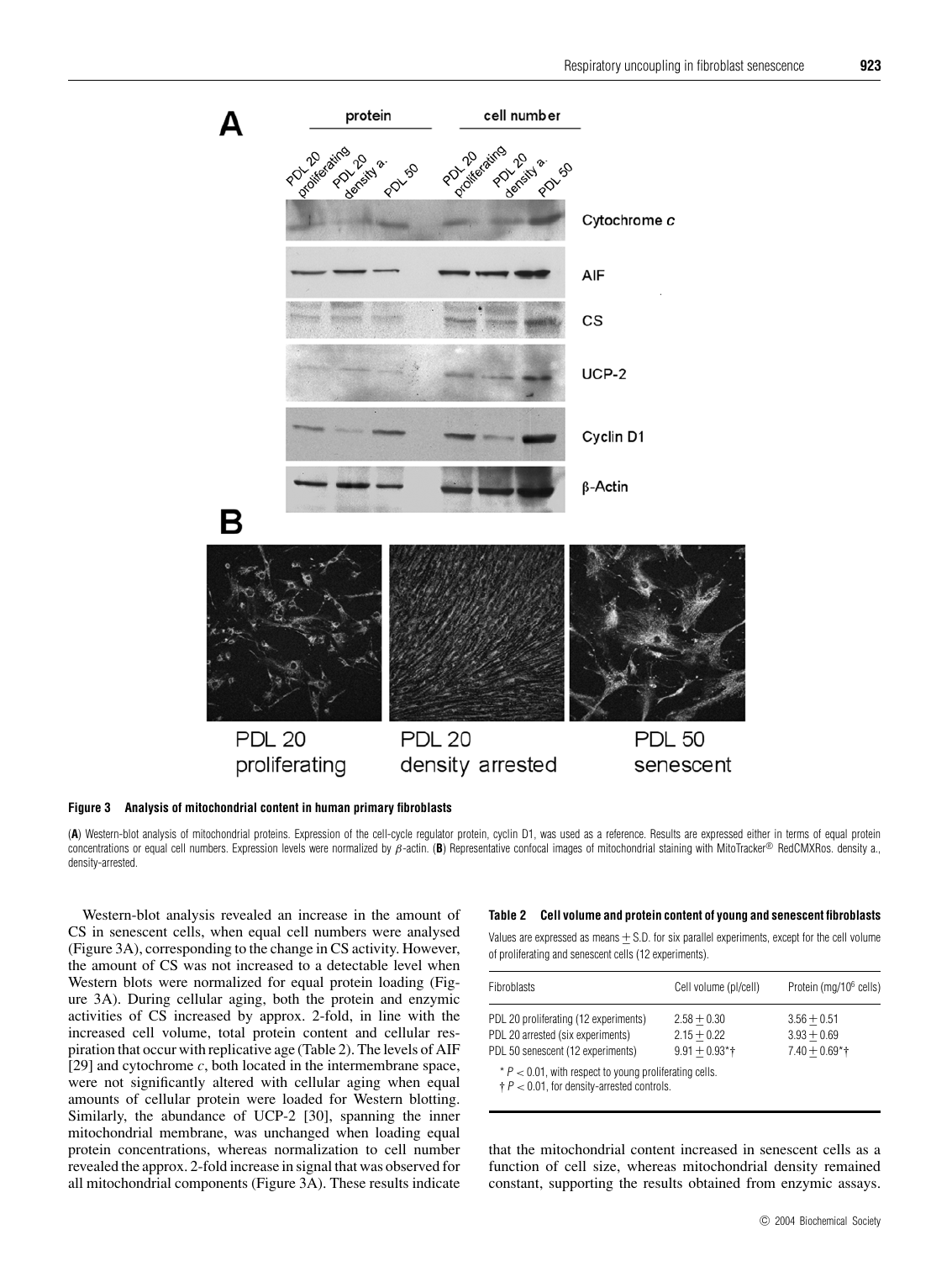

**Figure 4 Coupling state of oxidative phosphorylation in human fibroblasts**

The relation between uncoupled and oligomycin-inhibited respirations is shown; respiratory parameters were normalized by CS activity;  $\bigcirc$ , proliferating fibroblasts ( $n = 12$ );  $\bullet$ , densityarrested fibroblasts ( $n = 5$ );  $\triangle$ , senescent fibroblasts ( $n = 12$ ); thick solid lines represent linear regressions. Confidence intervals are shaded for the regressions forced through the origin.

This conclusion was further confirmed by fluorescence staining of mitochondria with MitoTracker<sup>®</sup> Red (Figure 3B) and by transmission electron microscopy (E. Hutter, W. Salvenmoser, R. Rieger, P. Jansen-Durr, unpublished work). Taken together, our results demonstrate that the increased mitochondrial respiration in senescent fibroblasts was due to an increase in mitochondrial content. As described previously [31], cyclin D1 was downregulated in density-arrested human fibroblasts, whereas it was up-regulated in senescent fibroblasts (Figure 3A).

## **LDH activity and LDH/CS ratio**

Although mitochondrial density was largely maintained in old fibroblasts, it is known that in senescent cells a reprogramming of the carbohydrate metabolism occurs. This results in imbalances of the glycolytic apparatus, e.g. a strong up-regulation of LDH activity [16]. In the present study, this was confirmed in terms of an increased LDH/CS ratio in senescent cells compared with young cells (Table 1). Growth arrest was ruled out as a trigger for this shift in glycolytic/oxidative enzyme ratio, since the LDH/CS ratio was even lower in density-arrested young cells when compared with young proliferating cells (Table 1).

# **Respiratory control and coupling**

To study further age-associated changes in mitochondrial function, mitochondrial coupling states were analysed. Respiratory control ratios were determined from titrations with the ATP synthase inhibitor oligomycin and the uncoupler FCCP. These ratios yield important information on the control of electron flux through the respiratory chain by the ATP synthase. Importantly, oligomycin-inhibited respiration, as normalized to CS, was significantly increased in senescent cells when compared with controls (Figure 2D). Uncoupled respiration, as normalized to CS, increased linearly as a function of oligomycin-inhibited respiratory rates, as normalized to CS, but with non-identical slopes in the different experimental groups (Figure 4). These slopes reflect the ratio of uncoupled respiration to oligomycin-inhibited respiration (respiratory control ratio, referred to as  $j_{3u/40}$ ), which was significantly decreased in senescent cells (Table 3). In conjunction with the constant respiratory capacity (per CS), this indicates partial uncoupling in senescent fibroblasts. The ratio of uncoupled respiration to routine respiration (uncoupling

## **Table 3** Respiratory control ratio  $(j_{3u/40})$  and index of respiration coupled **with ATP production (j(R−4o)***/***3 u)**

R, routine respiration; 4o, oligomycin-inhibited respiration; 3u, uncoupled respiration. To calculate the proportion of phosphorylation-related respiration  $(j_{(R-40)/3u})$ , we normalized the difference between routine and oligomycin-inhibited respirations (R − 4o) with total mitochondrial capacity (3u).

| Fibroblasts                                                                                                      | $J_3u/40$                                               | $J(R-40)/3u$                                    |  |
|------------------------------------------------------------------------------------------------------------------|---------------------------------------------------------|-------------------------------------------------|--|
| PDL 20 proliferating (12 experiments)<br>PDL 20 arrested (five experiments)<br>PDL 50 senescent (12 experiments) | $5.1 + 0.8$<br>$10.7 + 1.0$<br>$3.9 + 0.7$ <sup>*</sup> | $0.19 + 0.01$<br>$0.17 + 0.02$<br>$0.19 + 0.05$ |  |
| $*P < 0.01$ , with respect to young proliferating cells.                                                         |                                                         |                                                 |  |

 $\ddagger$  P  $<$  0.01, for density-arrested controls.

control ratio, referred to as  $j_{3u/R}$ ) was also significantly decreased in senescent cells. The  $j_{3u/R}$  in proliferating fibroblasts was  $2.58 \pm 0.21$  (*n* = 12); in young density-arrested fibroblasts, it increased to  $3.72 \pm 0.15$  (*n* = 5), whereas in senescent cells the *j*<sub>3u/R</sub> decreased to 2.21  $\pm$  0.23 (*n* = 12).

Partial uncoupling may lead to a diminished oxidative ATP production or to a compensatory increase in electron transport. To distinguish between these alternatives, we subtracted oligomycininhibited respiration from routine respiration  $(R - 40)$ , which allowed us to determine the part of respiratory activity coupled with ATP production. Despite substantial differences in the  $j_{3u/40}$ , ranging from 4 to 11 in the different experimental groups, a fixed proportion of respiratory capacity was maintained for coupled oxidative phosphorylation in all the experimental groups (Table 3). This finding indicates that the senescent cells fully compensate for increased proton leakage by enhanced electron transport activity in the routine state.

## **Senescence-associated changes in mitochondrial membrane potential**

The decreased  $j_{3u/40}$  observed in senescent cells may be due to partial uncoupling of the respiratory chain in all cells or, alternatively, it could result from stronger respiratory uncoupling in a subpopulation of cells, whereas respiratory function would be well preserved in a majority of the cell population. To discriminate between these possibilities, we analysed heterogeneity of mitochondrial membrane potential at the single cell level. Cells were permeabilized, stained by JC-1, a potentiometric dye that is suitable for detecting changes in mitochondrial membrane potential (see [32] for a review), and imaged by confocal microscopy. As shown by propidium iodide staining, 20 *µ*g/ml digitonin fully permeabilized the plasma membrane without affecting mitochondrial integrity [25], whereas no propidium iodide uptake was observed in cells without digitonin treatment (Figure 5A). Figure 5(B) shows representative confocal images of cells stained with JC-1. The shift from red to green after the addition of FCCP reflects the specific response of JC-1 to the dissipation of mitochondrial membrane potential by uncoupling. Mitochondria of young proliferating and densityarrested controls exhibited bright red fluorescence in the absence of FCCP, corresponding to highly energized mitochondria in the coupled state. Most of the senescent cells exhibited predominantly bright red fluorescence. A subpopulation of senescent fibroblasts, however, displayed patches of green fluorescence, which was absent from other senescent cells and in all control cells. This distinct green fluorescence in old cells reflects a subpopulation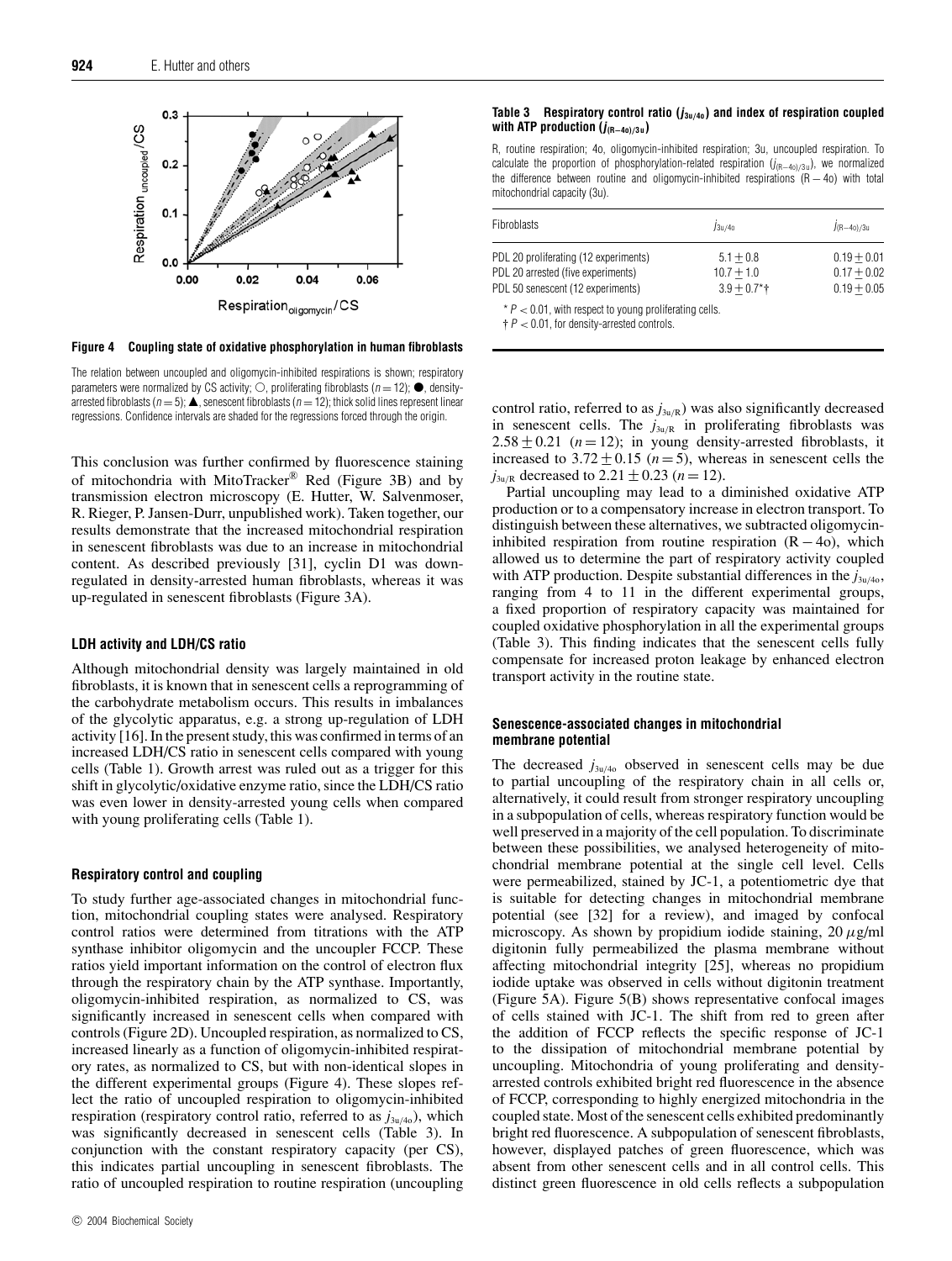

**Figure 5 Analysis of mitochondrial membrane potential in young and old fibroblasts**

Cells were permeabilized with 20 µg/ml digitonin. Young fibroblasts [20 PDL, proliferating (proliferat.) or density-arrested]; senescent fibroblasts (50 PDL). (**A**) Nuclear staining with propidium iodide, used as control for full permeabilization of the plasma membrane; − Dig, unpermeabilized cells in MiR05; + Dig, cells permeabilized with digitonin in MiR05. (**B**) Mitochondrial staining of permeabilized cells with JC-1 (0.5  $\mu$ g/ml final concentration). Where indicated, FCCP was added to the cells at a final concentration of 20  $\mu$ M.

of mitochondria with a lower membrane potential, supporting the conclusions drawn from the respirometric measurements on a partial decrease in the coupling state. Importantly, de-energized mitochondria did not appear before the cells were *>*95% positive for *β*-galactosidase (results not shown).

Taken together, these results demonstrate that mitochondrial respiratory capacity was not impaired in senescent fibroblasts. Partial uncoupling of oxidative phosphorylation, however, occurred in a subpopulation of senescent cells, which was compensated by an activation of routine respiration relative to respiratory capacity.

# **DISCUSSION**

Study of mitochondrial respiratory parameters provides an important tool to understand mitochondrial physiology and the potential role of mitochondrial pathologies in cellular aging processes. To answer the question whether mitochondrial defects contribute to the phenotype of cellular senescence, we analysed the specific mitochondrial respiratory functions of young and senescent fibroblasts. To distinguish between age-related and cellcycle arrest-related effects, we used young cell-cycle-arrested fibroblasts as an additional control group for this model of senescence. Importantly, significant differences in mitochondrial respiratory control were found between proliferating and nonproliferating young fibroblasts, which underscores this consideration of the appropriate control group. Respirometry was performed in cell-culture medium, with all external substrates necessary for growth and energy metabolism, without permeabilization of cells. In this respect, our studies allow us to integrate regulatory events by which cytoplasmic and nuclear factors influence mitochondrial function, and hence differ from respiratory analyses on isolated mitochondria.

Our results indicate partial uncoupling of mitochondrial respiration in senescent fibroblasts with respect to both the control groups, suggesting that a functional deterioration of mitochondria occurs with cellular aging. In the following sections, we will discuss the consequences of our findings with respect to cellular energy production and the maintenance of mitochondrial membrane potential and consider possible effects on ROS production and the cellular redox state.

# **Partial uncoupling and oxidative phosphorylation in young and senescent cells**

The ratio of uncoupled respiration to routine respiration (uncoupling control ratio  $j_{3u/R}$ ) in proliferating fibroblasts was 2.6, similar to the  $j_{3u/R}$  in other cell types (2.5–3.5 in human umbilicalvein endothelial cells [27]; 2.5–2.7 in transformed endothelial cells [33,34]; and 2.5 in leukaemia cells [26]). This indicates a high respiratory reserve capacity, since uncoupled respiration is 2.5–3 times higher compared with the respiratory activity observed under physiological conditions in these cultured cells.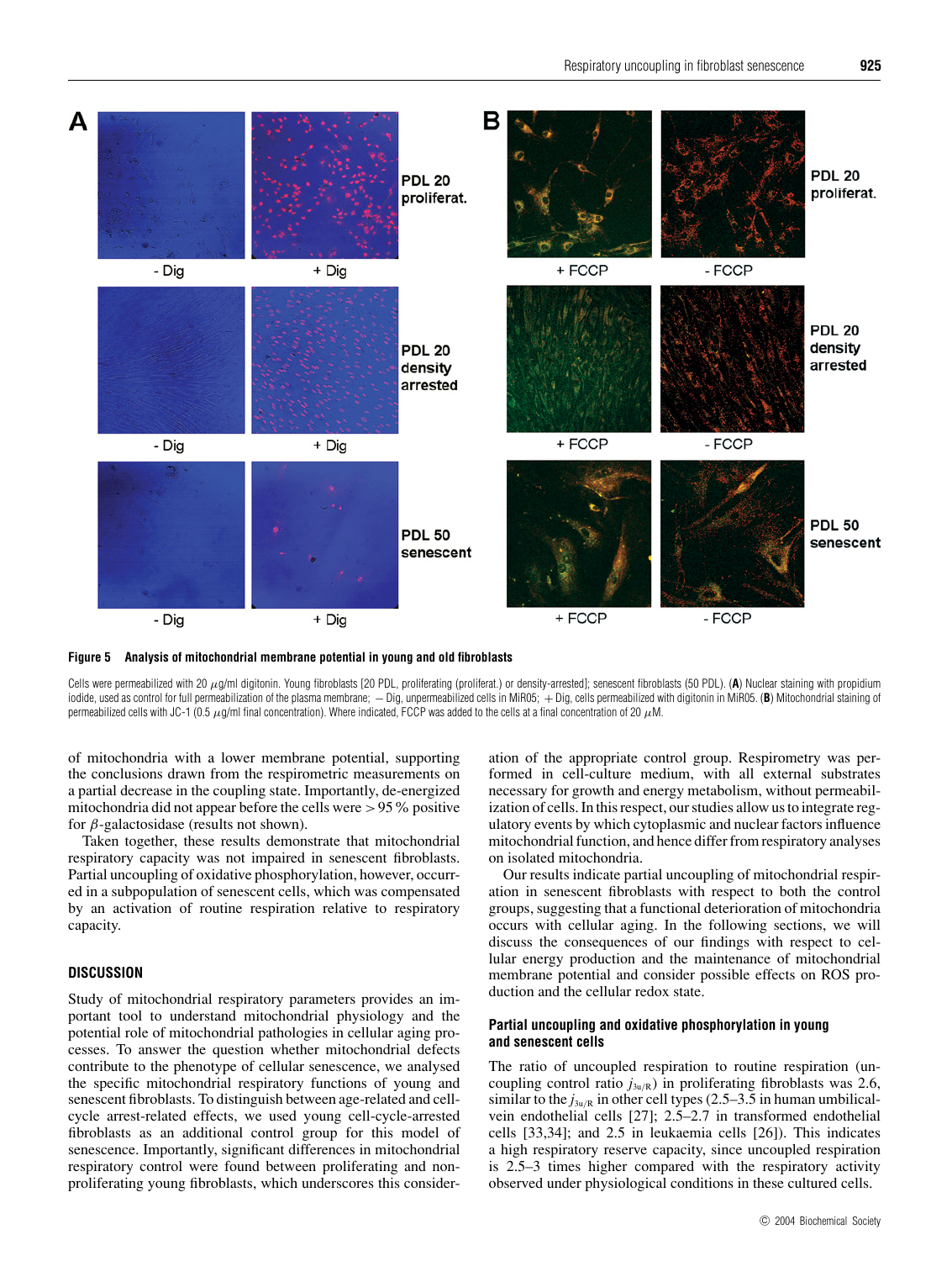In density-arrested young fibroblasts,  $j_{3u/R}$  was increased to 3.7, which was significantly higher than the  $j_{3u/R}$  obtained in young proliferating cells. Since the respiratory capacity remained unchanged, this may be caused by down-regulation of the proton leakage (or slip) in non-growing cells. Alternatively, a decreased oxidative ATP demand in non-growing cells would result in a higher  $j_{3u/R}$ , reflecting a metabolic state where routine respiration utilizes an even lower proportion of maximum capacity (see [35] for a review). A distinction between down-regulation of mitochondrial activity by either tighter coupling or by reduced ATP demand is possible on the basis of the respiratory control ratio (the ratio of uncoupled respiration to state 4o respiration  $j_{3u/40}$ ). In the oligomycin-inhibited state 4o, proton backflow through the ATP synthase is inhibited, the mitochondrial membrane potential is increased by proton pumping and steady-state respiration compensates for proton leakage. In growing fibroblasts,  $j_{3u/40}$  was 5.1 and increased to 10.7 in non-growing young cells, clearly indicating a tighter coupling in arrested cells. In comparison, the  $j_{3u/40}$  of senescent (non-growing) cells was as low as 3.9. Since cell-cycle arrest exerted a significant effect on respiratory coupling in young cells, the non-proliferating state represents the relevant control group for evaluation of aging-related respiratory changes. The largest difference in coupling states was observed between this control group and senescent cells, thus excluding cell-cycle effects as a cause for partial uncoupling in aged fibroblasts. In addition, this decrease in the respiratory control ratio was significant with respect to the proliferating control group (Table 3). Others have reported that mitochondrial respiratory function does not change with the passaging of human diploid fibroblasts [36]. In those studies, however, no systematic analysis of the coupling state was performed. Moreover, truly senescent fibroblasts (i.e. cells at the end of their replicative lifespan) were not analysed in [36].

To address the question whether partial uncoupling diminished oxidative phosphorylation or was compensated by respiratory control mechanisms, we analysed phosphorylation-related respiration and found that a constant rate of oxidative phosphorylation is maintained, as described in Table 3. In all the experimental groups, approx. 18% of respiratory capacity was under adenylate control under routine respiratory conditions, thus indicating compensation for partial uncoupling by increased routine respiration and excluding increased mitochondrial ATP production in senescent versus young fibroblasts. Despite the fact that senescent cells contain high AMP levels [16,37], oxidative phosphorylation was not increased in these cells. Since the uncoupler-stimulated respiratory capacity (per CS) was comparable in young and senescent cells, substrate supply and mitochondrial electron transport are excluded as potentially limiting factors. We previously found an impairment of aerobic glycolysis in senescent cells, which contributes to the observed decrease in the ATP/AMP ratio [16]. In this respect, it is surprising that the increased levels of AMP do not induce respiratory activity, despite the excess capacity of the electron-transport system. Others have observed age-associated oxidative damage of adenine nucleotide translocase [38]. In line with this enzymespecific ROS-induced defect, our experiments do not exclude the possibility that AMP-dependent activation of respiration is limited by the phosphorylation system (adenylate and phosphate transport systems, ATP synthase) in senescent cells. In this context, upregulation of the adenylate kinase in senescent fibroblasts [16] may be interpreted as an adaptive mechanism triggered by a defect in the phosphorylation system.

Mitochondrial uncoupling can arise from oxidative damage of the mitochondrial membrane as induced by increased ROS concentrations [34]. In fact, both partial uncoupling (see above) and enhanced oxidative stress were observed in senescent human fibroblasts: senescent cells display strongly enhanced staining with dihydrorhodamine 123 (E. Hutter, H. Unterluggauer, P. Stockl and P. Jansen-Durr, unpublished work), which is taken as an indication of increased ROS levels, together with a higher extent of oxidatively damaged proteins, detected as carbonylated proteins (E. Hutter, H. Unterluggauer, P. Stockl and P. Jansen-Durr, unpublished work). In addition to activation of the permeability transition pore (see [39]), as shown in mitochondria from various tissues of aging mice [40,41], unspecific leakage of protons could occur in mitochondria of senescent fibroblasts due to increased ROS levels. In this respect, it is interesting to note that gross ultrastructural defects in mitochondria were not observed in senescent cells [42,43], which is in agreement with our own electron microscopic studies (E. Hutter, W. Salvenmoser, R. Rieger and P. Jansen-Durr, unpublished work). Although this observation does not exclude that functional damage to mitochondrial membranes occurs in senescent cells, other mechanisms may also contribute to respiratory uncoupling.

UCPs shortcut electron flux through mitochondrial membranes; apart from the tissue-specific members of the UCP family, namely UCP-1 and -3, a third family member, UCP-2, is more broadly expressed (see [44] for a review). We show in the present study that diploid human fibroblasts also expressed UCP-2 and the relative abundance of UCP-2 was not increased in senescent cells (Figure 3A). UCP-2 is known to be activated by ROS [45] and the increased abundance of ROS that is detected in senescent cells could contribute to the decreased coupling state observed in senescent fibroblasts. However, more work will be required to assess the functional status of UCP-2 in senescent cells.

## **Senescence-associated changes in mitochondrial membrane potential**

Mitochondrial membrane potential is frequently studied with the use of potentiometric fluorescent dyes, although this method has some intrinsic problems if used inappropriately [23]. In the present study, we developed a method for JC-1 staining in permeabilized cells to rule out influences of the plasma membrane on dye uptake (cf. [24] for a similar staining method). This approach revealed a subpopulation of senescent cells with deenergized mitochondria, in agreement with the partial uncoupling revealed by high-resolution respirometry. The appearance of cells with de-energized mitochondria was not a sudden event, but such cells accumulated steadily towards the end of the replicative lifespan. This suggests that mitochondria with impaired respiratory function accumulate in the postmitotic state. This is in contrast with the work of Goldstein and Korczack [46], who reported a general decrease in mitochondrial membrane potential in pre-senescent human fibroblasts. However, Goldstein and Korczack [46] deduced the mitochondrial membrane potential from experiments applying the fluorescent dye rhodamine 123, which may not be a reliable probe to assess mitochondrial membrane potential [47]. In other studies using rhodamine 123, it was concluded that senescent fibroblasts maintain a higher mitochondrial transmembrane potential compared with young cells [48,49], clearly contradicting the results reported here.

# **Conclusion**

Substantial evidence in the literature suggests that organismic aging is correlated with increasing damage to mitochondria [12] and decay of mitochondrial function has been invoked as a major determinant of aging [11]. The mitochondrial theory of aging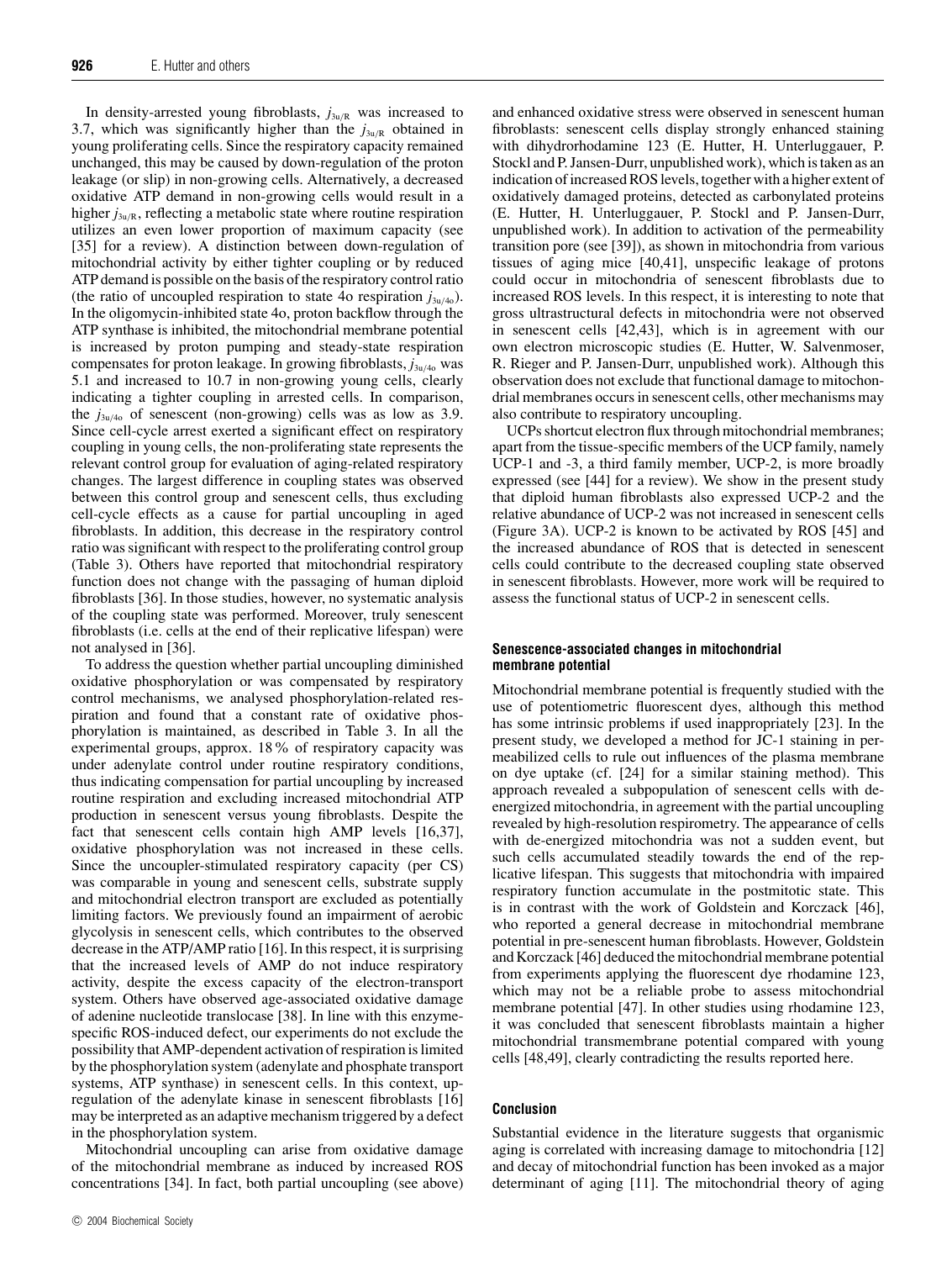predicts that, over the lifespan of an organism, increasing damage (predominantly oxidative damage) occurs in the mitochondrial genome and/or mitochondrial proteins, and ROS (predominantly superoxide) are produced in the mitochondria (either chronically during normal mitochondrial function or increased production as a result of mitochondrial damage). Although this is a very attractive hypothesis, the theory has been difficult to prove due to the lack of appropriate experimental systems. In particular, the molecular mechanisms underlying ROS production and the essential cellular targets of ROS have remained elusive. Moreover, the molecular nature of the damage underlying mitochondrial dysfunction in aging tissue is unclear at present. The findings reported here suggest the appearance of cells with uncoupled mitochondria as a key property of cellular aging *in vitro*. The differences in the degree of coupling observed between proliferating and growth-arrested young control groups underscore the importance of considering cell-cycle effects. It is noteworthy that most fibroblasts *in vivo* are actually found in non-proliferating states. A very recent study of mitochondrial function in skin fibroblasts derived from donors of different age groups suggests that respiratory uncoupling occurs in a subpopulation of old donors aged *>*90 years [50], similar to the findings reported here for senescent fibroblasts. Moreover, Greco et al. [50] identified that in that subgroup of very old donors, the decreased respiratory coupling of mitochondria is compensated by an increase in routine respiration, similar to the findings reported here for senescent fibroblasts. These results suggest that at least some of our findings with senescent fibroblasts reflect changes that are observed also during aging *in vivo*; hence, it can be expected that further studies with the experimental approach described here will contribute to a better understanding of the role of mitochondria in skin aging.

This work was supported by the Austrian Science Foundation (FWF project no. 16213- B04), the European Union (CELLAGE project QLK.6-CT-2001-00616) and the Austrian Ministry of Science and Traffic.

# **REFERENCES**

- 1 van Remmen, H. and Richardson, A. (2001) Oxidative damage to mitochondria and aging. Exp. Gerontol. **36**, 957–968
- 2 Harman, D. (1956) Aging: a theory based on free radical and radiation chemistry. J. Gerontol. **11**, 298–300
- 3 Torres-Mendoza, C. E., Albert, A. and de la Cruz Arriaga, M. J. (1999) Molecular study of the rat liver NADH:cytochrome <sup>c</sup> oxidoreductase complex during development and ageing. Mol. Cell. Biochem. **195**, 133–142
- 4 Feuers, R. J. (1998) The effects of dietary restriction on mitochondrial dysfunction in aging. Ann. N.Y. Acad. Sci. **854**, 192–201
- 5 Itoh, K., Weis, S., Mehraein, P. and Muller-Hocker, J. (1996) Cytochrome <sup>c</sup> oxidase defects of the human substantia nigra in normal aging. Neurobiol. Aging **17**, 843–848
- 6 Cottrell, D. A., Blakely, E. L., Johnson, M. A., Borthwick, G. M., Ince, P. I. and Turnbull, D. M. (2001) Mitochondrial DNA mutations in disease and ageing. Novartis Found. Symp. **235**, 234–243
- 7 Cottrell, D. A., Blakely, E. L., Johnson, M. A., Ince, P. G. and Turnbull, D. M. (2001) Mitochondrial enzyme-deficient hippocampal neurons and choroidal cells in AD. Neurology **57**, 260–264
- 8 Brand, K. (1997) Aerobic glycolysis by proliferating cells: protection against oxidative stress at the expense of energy yield. J. Bioenerg. Biomembr. **29**, 355–364
- 9 Sohal, R. S. and Dubey, A. (1994) Mitochondrial oxidative damage, hydrogen peroxide release, and aging. Free Radical Biol. Med. **16**, 621–626
- 10 Wallace, D. C. (2001) A mitochondrial paradigm for degenerative diseases and ageing. Novartis Found. Symp. **235**, 247–263; discussion 263–266
- 11 Jacobs, H. T. (2003) The mitochondrial theory of aging: dead or alive? Aging Cell **2**, 11–17
- 12 Kowald, A. (2001) The mitochondrial theory of aging. Biol. Signals Recept. **10**, 162–175
- 13 Hayflick, L. (1992) Aging, longevity, and immortality in vitro. Exp. Gerontol. **27**, 363–368
- 14 Shay, J. W. and Wright, W. E. (2001) Telomeres and telomerase: implications for cancer and aging. Radiat. Res. **155**, 188–193
- 15 Krtolica, A. and Campisi, J. (2003) Integrating epithelial cancer, aging stroma and cellular senescence. Adv. Gerontol. **11**, 109–116
- 16 Zwerschke, W., Mazurek, S., Stockl, P., Hutter, E., Eigenbrodt, E. and Jansen-Durr, P. (2003) Metabolic analysis of senescent human fibroblasts reveals a role for adenosine monophosphate in cellular senescence. Biochem. J. **376**, 403–411
- 17 Durst, M., Dzarlieva-Petrusevska, R. T., Boukamp, P., Fusenig, N. E. and Gissmann, L. (1987) Molecular and cytogenetic analysis of immortalized primary human keratinocytes obtained after transfection with human papillomavirus type 16 DNA. Oncogene **1**, 251–256
- 18 Dimri, G. P., Lee, X., Basile, G., Acosta, M., Scott, G., Roskelley, C., Medrano, E. E., Linskens, M., Rubelj, I., Pereira-Smith, O. et al. (1995) A biomarker that identifies senescent human cells in culture and in aging skin in vivo. Proc. Natl. Acad. Sci. U.S.A. **92**, 9363–9367
- 19 Gnaiger, E. (2001) Bioenergetics at low oxygen: dependence of respiration and phosphorylation on oxygen and adenosine diphosphate supply. Respir. Physiol. **128**, 277–297
- 20 Hutter, E., Renner, K., Jansen-Durr, P. and Gnaiger, E. (2002) Biphasic oxygen kinetics of cellular respiration and linear oxygen dependence of antimycin A inhibited oxygen consumption. Mol. Biol. Rep. **29**, 83–87
- 21 Kuznetsov, A. V., Strobl, D., Ruttmann, E., Konigsrainer, A., Margreiter, R. and Gnaiger, E. (2002) Evaluation of mitochondrial respiratory function in small biopsies of liver. Anal. Biochem. **305**, 186–194
- 22 Bergmeyer, H. U. E. (1974) Methoden der enzymatischen Analyse, vols. I and II, 3rd edn, Verlag Chemie, Weinheim (Bergstrasse), Germany
- 23 Bernardi, P., Scorrano, L., Colonna, R., Petronilli, V. and di Lisa, F. (1999) Mitochondria and cell death. Mechanistic aspects and methodological issues. Eur. J. Biochem. **264**, 687–701
- 24 Floryk, D. and Houstek, J. (1999) Tetramethyl rhodamine methyl ester (TMRM) is suitable for cytofluorometric measurements of mitochondrial membrane potential in cells treated with digitonin. Biosci. Rep. **19**, 27–34
- 25 Gnaiger, E., Kuznetsov, A., Lassnig, B., Fuchs, A., Reck, M., Renner, K., Stadlmann, S., Rieger, G. and Margreiter, R. (1998) High Resolution Respirometry – Optimum Permeabilization of the Cell Membrane by Digitonin, Chalmers Reproservice, Gothenburg
- 26 Renner, K., Amberger, A., Konwalinka, G., Kofler, R. and Gnaiger, E. (2003) Changes of mitochondrial respiration, mitochondrial content and cell size after induction of apoptosis in leukemia cells. Biochim. Biophys. Acta **1642**, 115–123
- 27 Steinlechner-Maran, R., Eberl, T., Kunc, M., Margreiter, R. and Gnaiger, E. (1996) Oxygen dependence of respiration in coupled and uncoupled endothelial cells. Am. J. Physiol. **271**, C2053–C2061
- 28 Stein, G. H. and Dulic, V. (1995) Origins of G(1) arrest in senescent human fibroblasts. Bioessays **17**, 537–543
- 29 Susin, S. A., Lorenzo, H. K., Zamzami, N., Marzo, I., Snow, B. E., Brothers, G. M., Mangion, J., Jacotot, E., Costantini, P., Loeffler, M. et al. (1999) Molecular characterization of mitochondrial apoptosis-inducing factor. Nature (London) **397**, 441–446
- 30 Zhou, Y. T., Shimabukuro, M., Koyama, K., Lee, Y., Wang, M. Y., Trieu, F., Newgard, C. B. and Unger, R. H. (1997) Induction by leptin of uncoupling protein-2 and enzymes of fatty acid oxidation. Proc. Natl. Acad. Sci. U.S.A. **94**, 6386–6390
- 31 Fukami, J., Anno, K., Ueda, K., Takahashi, T. and Ide, T. (1995) Enhanced expression of cyclin D1 in senescent human fibroblasts. Mech. Ageing Dev. **81**, 139–157
- 32 Mathur, A., Hong, Y., Kemp, B. K., Barrientos, A. A. and Erusalimsky, J. D. (2000) Evaluation of fluorescent dyes for the detection of mitochondrial membrane potential changes in cultured cardiomyocytes. Cardiovasc. Res. **46**, 126–138
- 33 Gnaiger, E., Rieger, G., Kuznetsov, A., Fuchs, A., Stadlmann, S., Lassnig, B., Hengster, P., Eberl, T. and Margreiter, R. (1997) Mitochondrial ischemia-reoxygenation injury and plasma membrane integrity in human endothelial cells. Transplant. Proc. **29**, 3524–3526
- 34 Stadlmann, S., Rieger, G., Amberger, A., Kuznetsov, A. V., Margreiter, R. and Gnaiger, E. (2002)  $H_2O_2$ -mediated oxidative stress versus cold ischemia-reperfusion: mitochondrial respiratory defects in cultured human endothelial cells. Transplantation **74**, 1800–1803
- 35 Rolfe, D. F. and Brown, G. C. (1997) Cellular energy utilization and molecular origin of standard metabolic rate in mammals. Physiol. Rev. **77**, 731–758
- 36 Goldstein, S., Ballantyne, S. R., Robson, A. L. and Moerman, E. J. (1982) Energy metabolism in cultured human fibroblasts during aging in vitro. J. Cell Physiol. **112**, 419–424
- 37 Wang, W., Yang, X., Lopez De Silanes, I., Carling, D. and Gorospe, M. (2003) Increased AMP:ATP ratio and AMP-activated kinase activity during cellular senescence linked to reduced HuR function. J. Biol. Chem. **278**, 27016–27023
- 38 Yan, L. J. and Sohal, R. S. (1998) Mitochondrial adenine nucleotide translocase is modified oxidatively during aging. Proc. Natl. Acad. Sci. U.S.A. **95**, 12896–12901